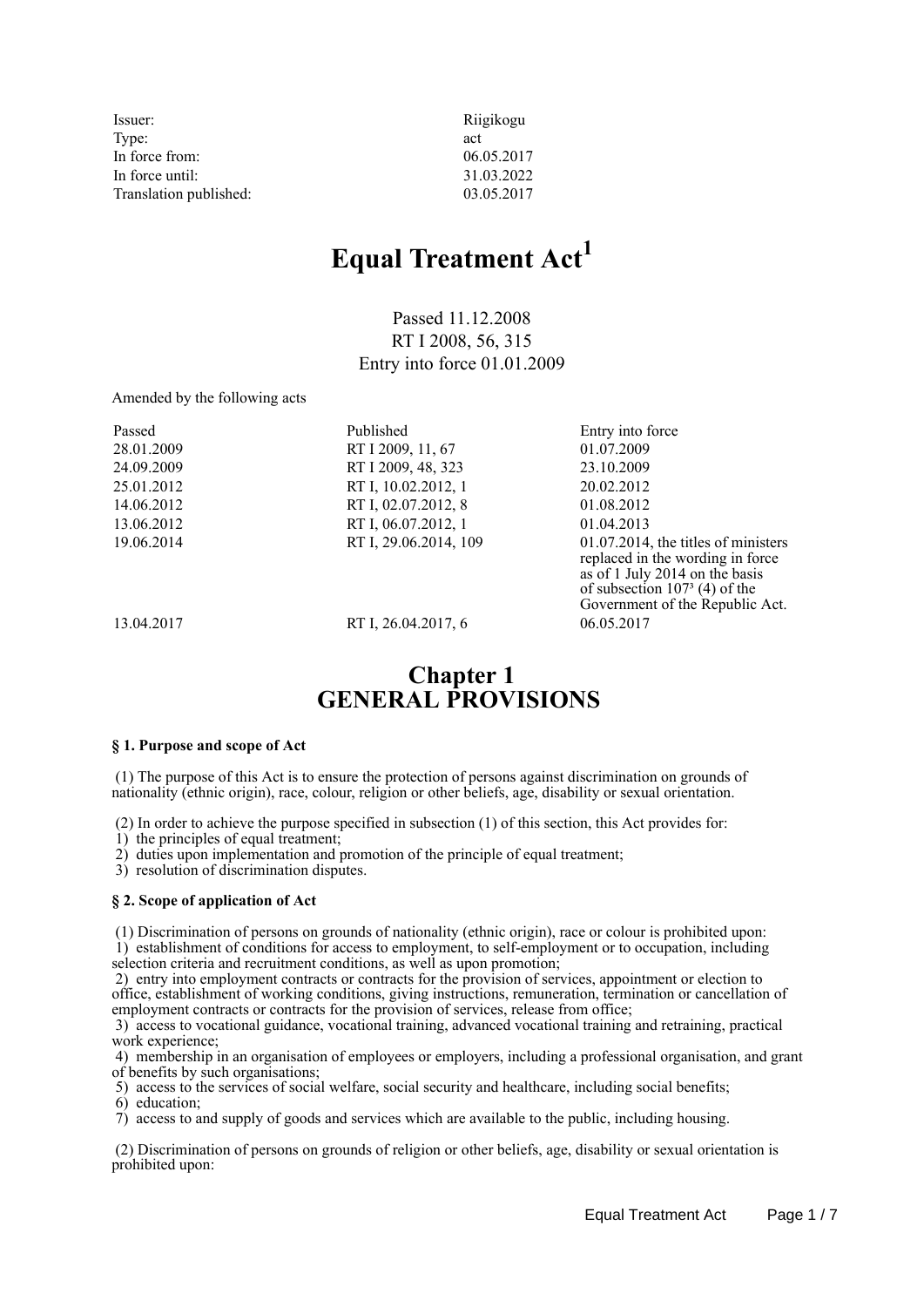1) establishment of conditions for access to employment, to self-employment or to occupation, including selection criteria and recruitment conditions, as well as upon promotion;

 2) entry into employment contracts or contracts for the provision of services, appointment or election to office, establishment of working conditions, giving instructions, remuneration, termination or cancellation of employment contracts or contracts for the provision of services, release from office;

 3) access to vocational guidance, vocational training, advanced vocational training and retraining, practical work experience;

 4) membership in an organisation of employees or employers, including a professional organisation, and grant of benefits by such organisations.

 (3) This Act does not preclude the requirements of equal treatment in labour relations on grounds of any characteristic not specified in subsection 1 (1) of this Act, in particular due to family-related duties, social status, representation of the interests of employees or membership in an organisation of employees, level of language proficiency or duty to serve in defence forces.

 (4) The Administrative Procedure Act applies to administrative proceedings prescribed in this Act, taking account of the specifications provided for in this Act.

### **§ 3. Discrimination and principle of equal treatment**

 (1) The principle of equal treatment means that discrimination on grounds of any characteristic specified in subsection  $1 \times (1)$  of this Act does not occur.

 (2) Direct discrimination is taken to occur where, on grounds of any characteristic specified in subsection 1 (1) of this Act, one person is treated less favourably than another is, has been or would be treated in a comparable situation.

 (3) Direct discrimination includes also harassment which occurs when unwanted conduct on grounds of any characteristic specified in subsection 1 (1) of this Act takes place with the purpose or effect of violating the dignity of a person and of creating an intimidating, hostile, degrading, humiliating or offensive environment.

 (4) Indirect discrimination is taken to occur where an apparently neutral provision, criterion or practice would put persons, on grounds of any characteristic specified in subsection 1 (1) of this Act, at a particular disadvantage compared with other persons unless that provision, criterion or practice is objectively justified by a legitimate aim and the means of achieving that aim are appropriate and necessary.

 (5) An instruction to discriminate against persons on grounds of any characteristic specified in subsection 1 (1) of this Act is deemed to be discrimination.

 (6) Discrimination includes also a situation where one person is treated less favourably than others or negative consequences follow because he or she has filed a complaint regarding discrimination or has supported a person who has filed such complaint.

### **§ 4. Employee and employer**

#### For the purposes of this Act:

 1) "employee" means a person employed under an employment contract or a contract for the provision of services, an official or any other person set out in § 2 of the Public Service Act. Persons applying for employment or service are also deemed to be employees;

[RT I, 06.07.2012, 1 - entry into force  $01.04.2013$ ]

 2) "employer" means a natural or legal person who provides employment on the basis of an employment contract or a contract for the provision of services, or a state authority or a local government authority.

#### **§ 5. Disability**

 For the purposes of this Act, disability is the loss of or an abnormality in an anatomical, physiological or mental structure or function of a person which has a significant and long-term unfavourable effect on the performance of everyday activities.

# **Chapter 2 PRINCIPLES OF EQUAL TREATMENT**

#### **§ 6. Positive measures**

 This Act does not prejudice the application of specific measures to prevent or diminish inequality deriving from any characteristic specified in subsection 1 (1) of this Act. Such measures shall be in proportion to the objective being sought.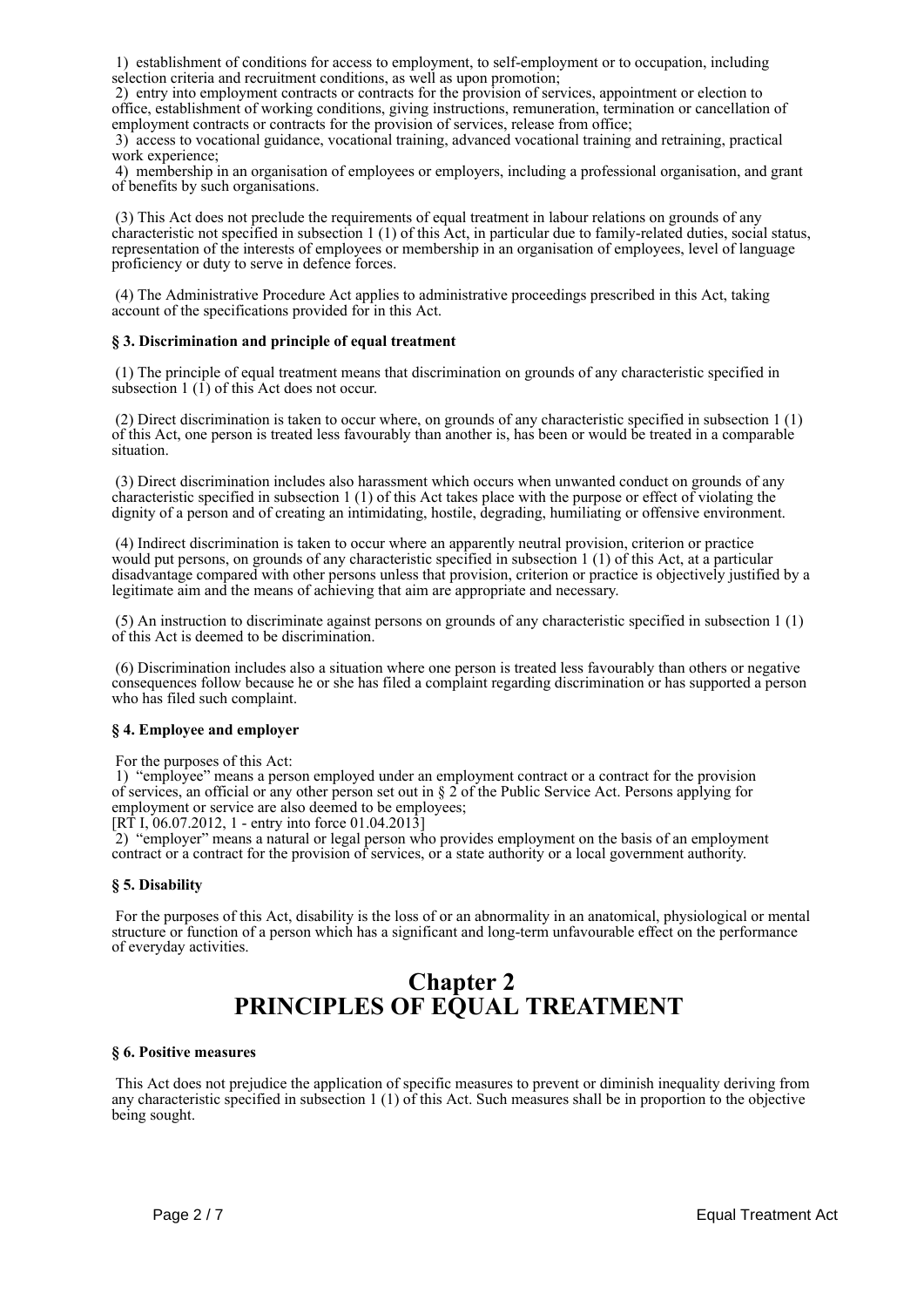### **§ 7. Duty to provide explanation**

 The person suspected of discrimination is required to provide a written explanation concerning his or her activities within fifteen working days after receipt of a written request to the person who believes that he or she has been discriminated against on grounds of any characteristic specified in subsection 1 (1) of this Act.

#### **§ 8. Shared burden of proof**

 (1) An application of a person addressing a court, a labour dispute committee or the Gender Equality and Equal Treatment Commissioner shall set out the facts on the basis of which it can be presumed that discrimination has occurred.

[RT I 2009, 48, 323 - entry into force 23.10.2009]

 (2) In the course of proceedings, it shall be for the respondent to prove that there has been no breach of the principle of equal treatment. If the person refuses to provide proof, such refusal is deemed to be equal to acknowledgement of discrimination by the person.

(3) The shared burden of proof does not apply in administrative or criminal proceedings.

### **§ 9. Exceptions to prohibition of discrimination**

 (1) This Act does not prejudice the application of specific measures which are in accordance with law and are necessary to ensure public order and security, prevent crime, and protect health and the rights and freedoms of others. Such measures shall be in proportion to the objective being sought.

 (2) Differences of treatment on grounds of age, if provided by law, do not constitute discrimination if they are objectively and reasonably justified by a legitimate aim related to employment policy, labour market, vocational training or social security, and if the means of achieving that aim are appropriate and necessary.

(3) The following is not deemed to be discrimination in labour relations:

 1) grant of preferences on grounds of representing the interests of employees or membership in an association representing the interests of employees if this is objectively and reasonably justified by a legitimate aim, and if the means of achieving that aim are appropriate and necessary;

 2) grant of preferences on grounds of pregnancy, confinement, giving caring for minors or adult children incapacitated for work and parents who are incapacitated for work.

#### **§ 10. Occupational requirements**

 (1) A difference of treatment on grounds of any characteristic specified in subsection 1 (1) of this Act does not constitute discrimination where, by reason of the nature of the particular occupational activities concerned or of the context in which they are carried out, such characteristic constitutes a genuine and determining occupational requirement, provided that the aim is legitimate and the requirement is proportionate.

 (2) In the case of occupational activities within religious associations and other public or private organisations the ethos of which is based on religion or belief, a difference of treatment on grounds of a person's religion or belief does not constitute discrimination where, by reason of the nature of these activities or of the context in which they are carried out, a person's religion or belief constitutes a genuine, legitimate and justified occupational requirement, having regard to the organisation's ethos.

 (3) This Act does not prejudice the right of religious associations and other public or private organisations, the ethos of which is based on religion or belief, to require individuals working for them to act in good faith and with loyalty to the organisation's ethos.

#### **§ 11. Taking of measures regarding persons with disabilities**

 (1) Grant of preferences to persons with disabilities, including creating a work environment suitable for persons with special needs linked to disabilities, does not constitute discrimination.

 (2) Employers shall take appropriate measures, where needed in a particular case, to enable a person with a disability to have access to, participate in, or advance in employment, or to undergo training, unless such measures would impose a disproportionate burden on the employer.

 (3) Upon determining whether the burden on the employer is disproportionate as specified in subsection (2) of this section, the financial and other costs of the employer, the size of the entity or enterprise and the possibilities to obtain public funding or funding from other sources shall also be taken into account.

### **§ 11<sup>1</sup> . Equal treatment of part-time employees, employees who have concluded employment contracts for specified term, and employees who perform duties by way of temporary agency work**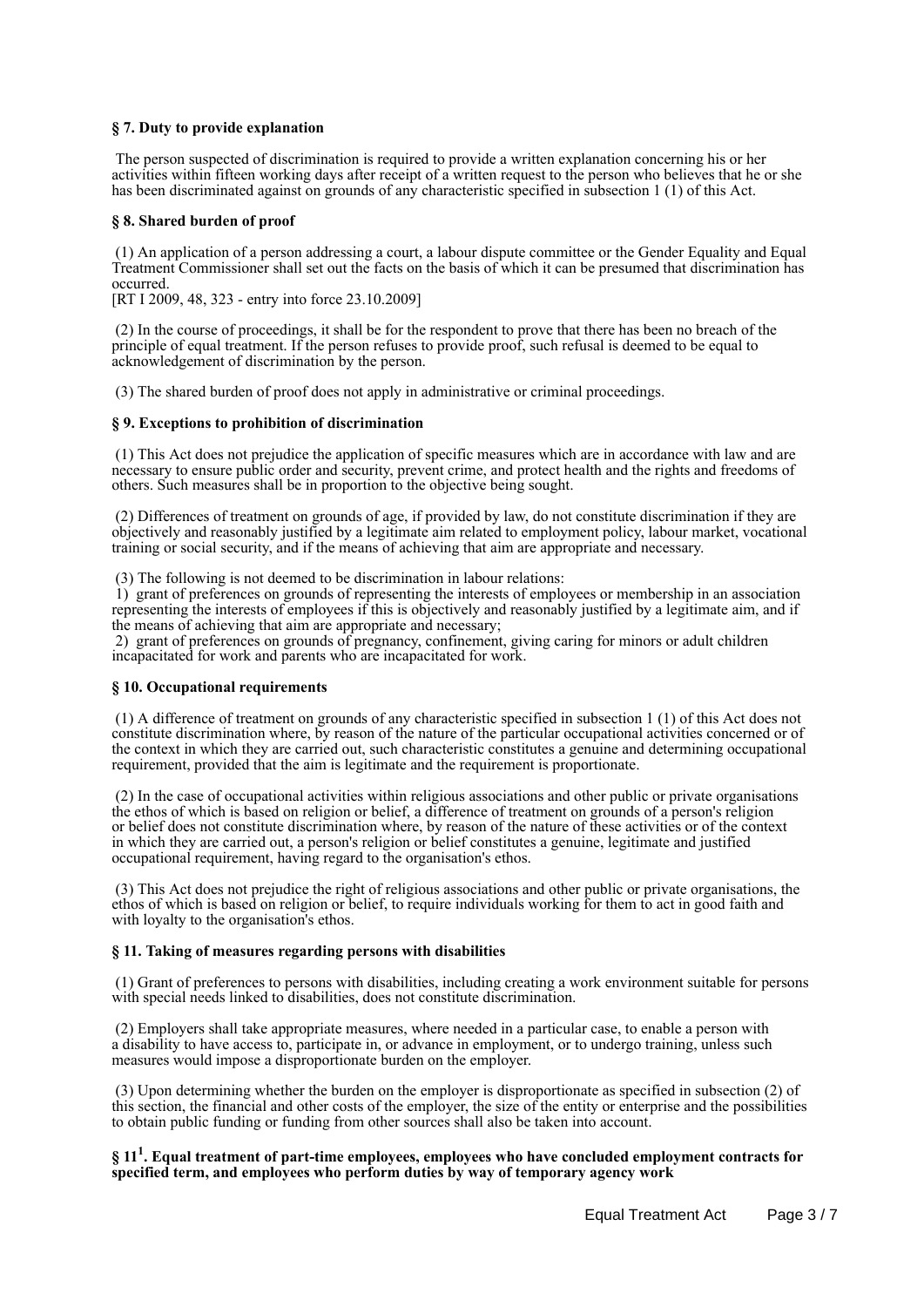[RT I, 10.02.2012, 1 - entry into force 20.02.2012]

 (1) Employees who have concluded contracts for part-time employment shall not be treated in a less favourable manner in an employment relationship than comparable full-time employees unless different treatment is justified on objective grounds arising from law or a collective agreement.

 (2) Employees who have concluded employment contracts for a specified term shall not be treated in a less favourable manner in an employment relationship than comparable employees who have concluded employment contracts for an unspecified term unless different treatment is justified on objective grounds arising from law or a collective agreement.

 $(2<sup>1</sup>)$  Employees who perform duties by way of temporary agency work shall not be subjected to less favourable conditions of occupational health and safety, working and rest time and remuneration for work than those applied to comparable employees of the user undertaking. Employees who perform duties by way of temporary agency work are entitled to use, during the period of performing duties, the benefits of the user undertaking, first of all meal, transportation and childcare services, on the same conditions as comparable employees of the user undertaking.

[RT I, 10.02.2012, 1 - entry into force 20.02.2012]

 (3) "Comparable employee" means an employee working for the same employer, who is engaged in the same or a similar work, due regard being given to qualification and skills of the employee. Where there is no comparable employee employed by the same employer, the comparison shall be made by reference to the applicable collective agreement. Where there is no collective agreement, an employee engaged in the same or similar work in the same region shall be deemed to be a comparable employee. [RT I 2009, 11, 67 - entry into force 01.07.2009]

# **Chapter 3 IMPLEMENTATION AND PROMOTION OF PRINCIPLE OF EQUAL TREATMENT**

### **§ 12. Employer as person implementing and promoting principle of equal treatment**

Upon promotion of the principle of equal treatment, an employer shall:

1) take the appropriate measures to protect employees against discrimination;

2) inform employees of the rights and obligations provided for in this Act in an appropriate manner.

#### **§ 13. Implementation and promotion of principle of equal treatment in field of education and training**

 Educational and research institutions and other entities and persons organising training shall, upon determination of the content of studies and organisation of studies, take account of the need to promote the principle of equal treatment.

#### **§ 14. Obligations of ministries upon implementation and promotion of principle of equal treatment**

 Each ministry shall, within their area of government, monitor compliance with the requirements of this Act and shall cooperate with other persons and entities upon promotion of the principle of equal treatment.

# **Chapter 4 GENDER EQUALITY AND EQUAL TREATMENT COMMISSIONER**

#### **§ 15. Gender Equality and Equal Treatment Commissioner**

 (1) The Gender Equality and Equal Treatment Commissioner (hereinafter Commissioner) is an independent and impartial expert who acts independently, monitors compliance with the requirements of this Act and the Gender Equality Act and performs other functions imposed by law.

 $(1<sup>1</sup>)$  The competition for the office of the Commissioner shall be conducted by the minister responsible for the area. [RT I, 06.07.2012, 1 - entry into force 01.04.2013]

(2) The Commissioner is appointed to office by the minister responsible for the area for five years.

(3) The activities of the Commissioner are financed from the state budget.

(4) The Commissioner is serviced by the Office. The structure of the Office is approved by the Commissioner.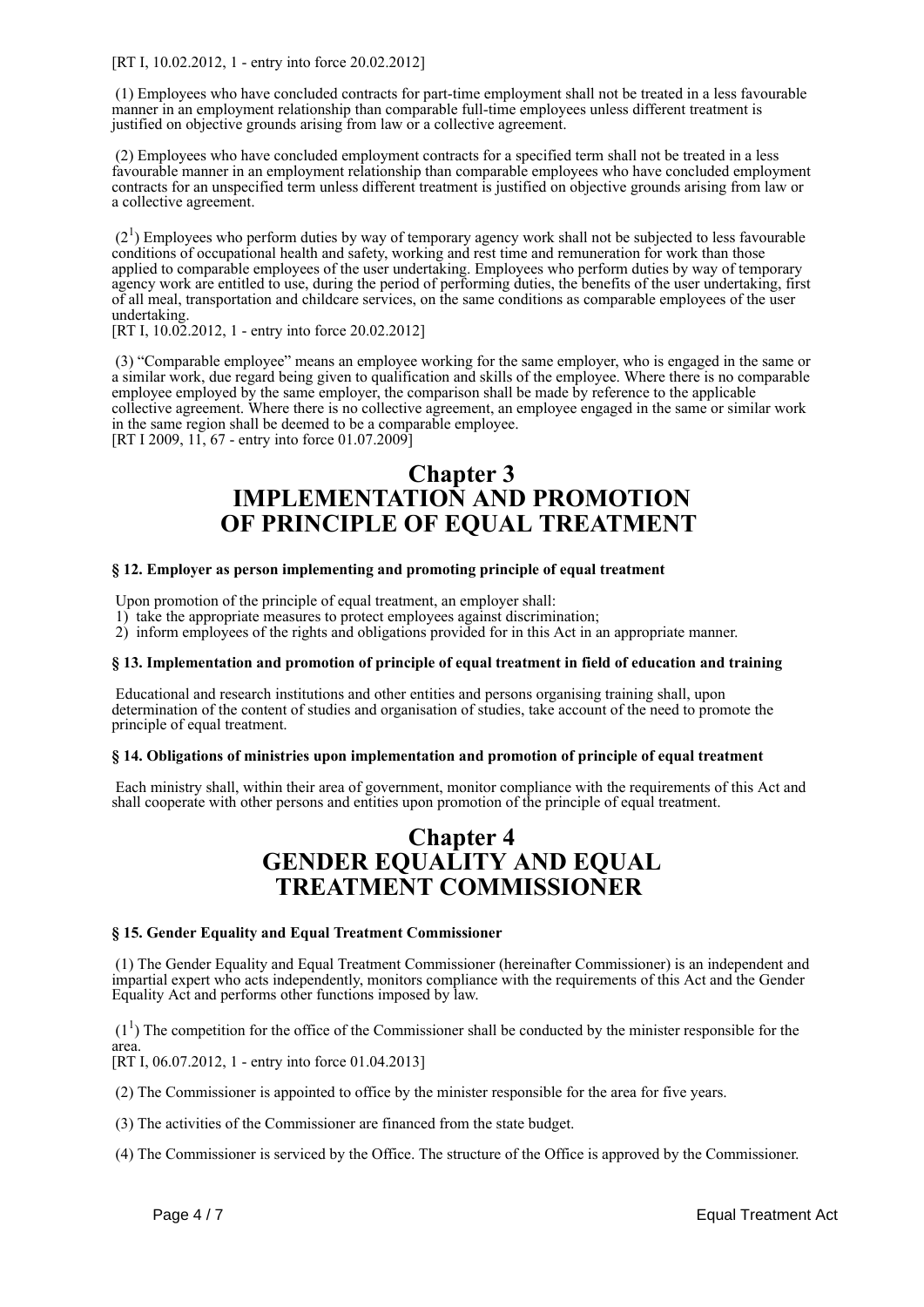(5) Officials appointed by the Commissioner or persons employed on the basis of an employment contract assist the Commissioner with his or her work. [RT I, 06.07.2012, 1 - entry into force 01.04.2013]

 $(5<sup>1</sup>)$  Upon the temporary absence of the Commissioner, his or her functions are performed by a Deputy Commissioner. The Deputy Commissioner shall perform the functions of the Commissioner also until the appointment of a new Commissioner upon termination of the mandate of the Commissioner on any basis set out in § 20 of this Act, as well as in the event the Commissioner is released from office pursuant to § 21 of this Act. [RT I, 06.07.2012, 1 - entry into force 01.04.2013]

 (6) The organisation of the activities of the Commissioner and his or her Office are provided for in the statutes established by the Government of the Republic.

#### **§ 16. Competence of Commissioner**

The Commissioner shall:

1) monitor compliance with the requirements of this Act and the Gender Equality Act;

2) advise and assist persons upon filing of complaints regarding discrimination;

 3) provide opinions concerning alleged cases of discrimination on the basis of the applications filed by persons or on his or her own initiative on the basis of the information obtained;

 4) analyse the effect of laws on the situation of persons classifiable on grounds of any characteristics specified in subsection 1 (1) of this Act and on the situation of men and women in society;

 5) make proposals to the Government of the Republic, government authorities, local governments and their authorities for alteration of and amendments to legislation;

 6) advise and inform the Government of the Republic, government authorities and local government authorities on issues relating to the implementation of this Act and the Gender Equality Act;

7) publish reports on implementation of the principle of gender equality and equal treatment;

 8) cooperate with other persons and entities to promote gender equality and equal treatment, including acting as a contact point for cooperation between the Member States of the European Union to facilitate the exercise of the right of free movement of the workers who are citizens of a Member State of the European Union and of the European Economic Area, and of their family members;

[RT I, 26.04.2017, 6 - entry into force 06.05.2017]

9) take measures to promote equal treatment and gender equality.

#### **§ 17. Opinion of Commissioner**

 (1) The Commissioner shall provide opinions to persons who have filed applications concerning alleged cases of discrimination and, if necessary, to persons who have a legitimate interest in monitoring compliance with the requirements for equal treatment.

[RT I 2009, 48, 323 - entry into force 23.10.2009]

 (2) The purpose of an opinion specified in subsection (1) of this section is to provide an assessment which, in conjunction with this Act, the Gender Equality Act, international agreements binding on the Republic of Estonia and other legislation, allows evaluating whether the principle of equal treatment has been violated in a particular legal relationship.

 (3) An applicant files with the Commissioner an application which sets out the circumstances indicating that discrimination has occurred.

 (4) In order to provide an opinion, a Commissioner has the right to obtain information from all persons who may possess information which is necessary to ascertain the facts relating to a case of discrimination, and demand written explanations concerning facts relating to an alleged case of discrimination, and filing of documents or copies thereof within the term set by the Commissioner. The right to obtain information includes also information concerning the remuneration calculated, paid or payable to an employee, the conditions for remuneration and other benefits.

[RT I 2009, 48, 323 - entry into force 23.10.2009]

 (5) An opinion shall be provided within two months after filing of an application specified in subsection (3) of this section.

 (6) If an opinion is provided on the Commissioner's own initiative or if the applicant agrees with it, the Commissioner shall communicate the opinion for informational purposes or as a recommendation to the person responsible for compliance with the principle of equal treatment in a situation on which the opinion is based. [RT I 2009, 48, 323<sup>-</sup> entry into force 23.10.2009]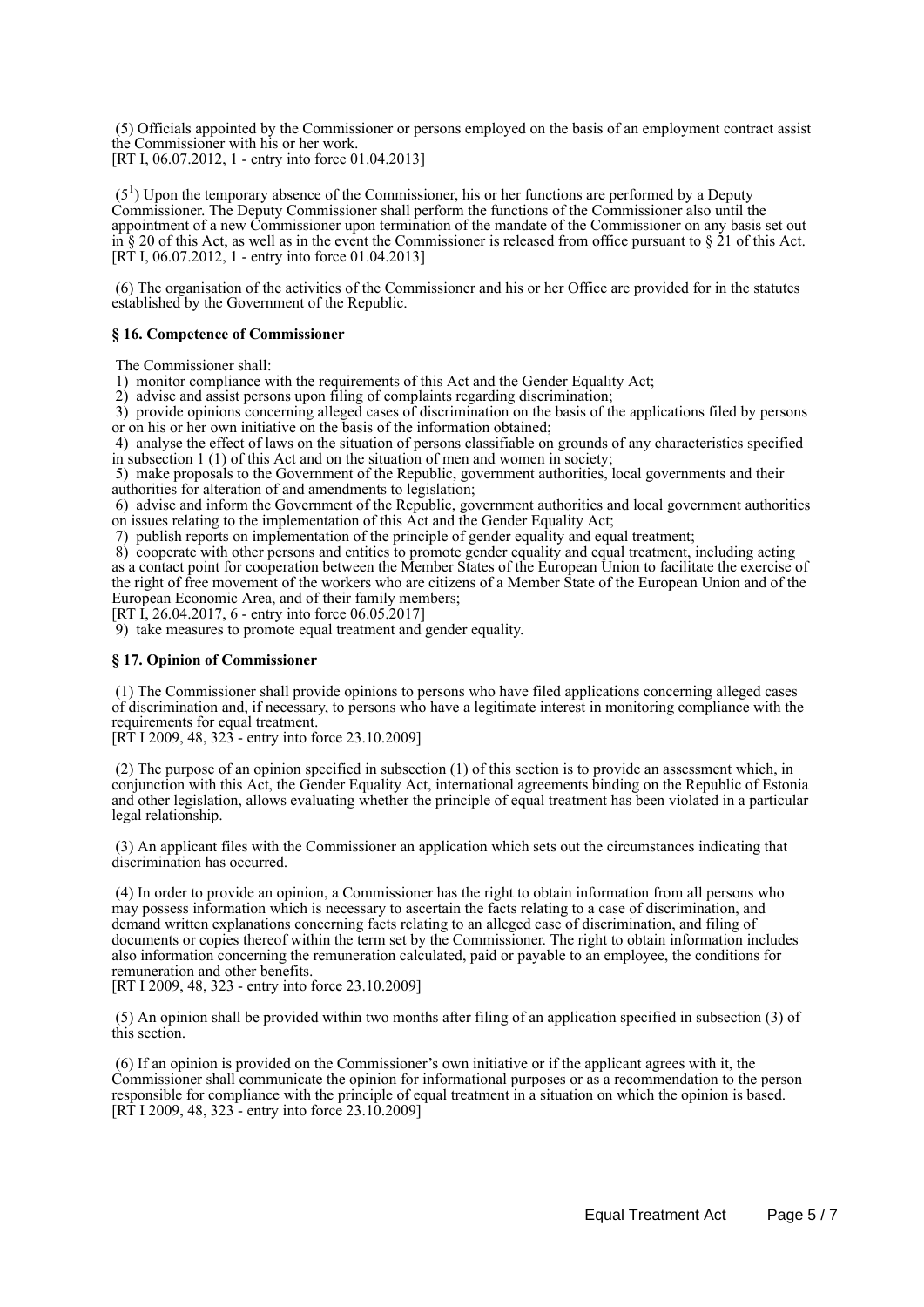### **§ 18. Refusal of Commissioner to provide opinion**

 The Commissioner may refuse to provide an opinion, return a written application filed by a person or refuse to formalise an oral application if:

1) provision of an opinion is impossible due to lack of facts indicating discrimination;

2) the Commissioner has previously provided an opinion on the same basis and regarding the same object;

 3) on the same basis and regarding the same object, judicial proceedings have been commenced, a court judgment has entered into force, proceedings have been initiated at a labour dispute committee, a decision of a labour dispute committee has entered into force, a petition has been filed with the Chancellor of Justice, or a conciliation procedure of the Chancellor of Justice for the resolution of a discrimination dispute is pending or the Chancellor of Justice has approved an agreement in a conciliation procedure.

#### **§ 19. Disclosure of results of investigation relating to application**

 Without the consent of the applicant, the Commissioner may disclose to the public only the contents of a pending application.

### **§ 20. Termination of mandate of Commissioner**

 The mandate of the Commissioner is deemed to be terminated and he or she shall be released from office: 1) as of the date of expiry of the term specified in subsection 15 (2) of this Act;

2) as of the date of acceptance of his or her letter of resignation;

 3) as of the date of entry into force of a judgment of conviction for an intentionally committed criminal offence;

 4) as of the date of entry into force of a judgment of conviction which prescribes imprisonment for a criminal offence committed due to negligence;

5) upon his or her death.

### **§ 21. Extended inability of Commissioner to perform functions**

 (1) If the Commissioner is unable to perform his or her functions for six consecutive months due to illness or for any other reason, the Commissioner may be released from office.

 (2) The Commissioner shall be released from the office pursuant to subsection (1) of this section as of the date specified in the directive of release.

#### **§ 22. Restrictions on activities of Commissioner**

(1) During his or her term of office, the Commissioner shall not:

1) hold any other state or local government office or an office of a legal person in public law;

2) belong to the management board, supervisory board or supervisory body of a company;

 3) engage in enterprise, except the making of personal investments and receipt of interest and dividends therefrom, as well as the receipt of income from the disposal of his or her property.

 (2) The Commissioner is permitted to engage in research and teaching unless this hinders the performance of his or her functions.

## **Chapter 5 RESOLUTION OF DISCRIMINATION DISPUTES**

#### **§ 23. Resolution of discrimination disputes**

 Discrimination disputes shall be resolved by a court or a labour dispute committee. Discrimination disputes shall be resolved by the Chancellor of Justice by way of conciliation procedure.

#### **§ 24. Compensation for damage**

 (1) If the rights of a person are violated due to discrimination, he or she may demand from the person who violates the rights that discrimination be discontinued and compensation be paid for the damage caused to him or her by the violation on the bases of and pursuant to the procedure provided by law.

 (2) A person whose rights are violated due to discrimination may demand that, in addition to the provisions of subsection (1) of this section, a reasonable amount of money be paid to the person as compensation for nonpatrimonial damage caused by the violation.

 (3) Upon determination of the amount of compensation, a court or a labour dispute committee shall take into account, *inter alia*, the scope, duration and nature of discrimination.

 (4) Persons applying for employment or service with whom the employer refused to enter into an employment contract or a contract for the provision of services or who were not appointed or elected to office on grounds of